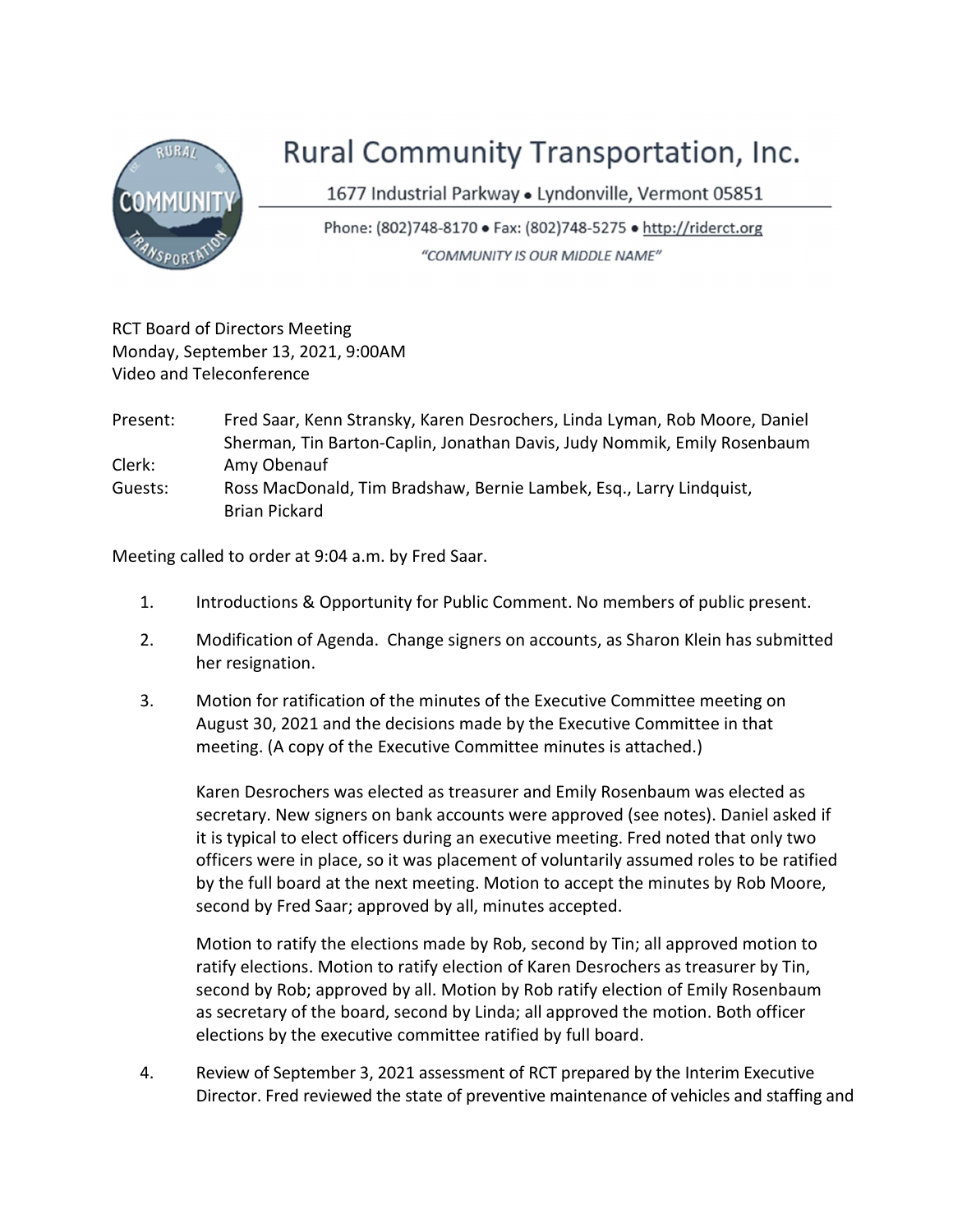volunteer needs. Jonathan Davis asked about whether similar challenges exist at other community transportation organizations in the state. Tim confirmed there are national part shortages, especially microchips needed for vehicle manufacture. Jonathan Davis noted that in terms of staffing, publication through social media and the web site is suggested. Openings are currently posted through Indeed and the Department of Labor. The State is also working on a joint effort to recruit CDL drivers. Linda asked about garages RCT uses and how many are available to service our particular vehicles. Tim reviewed the quote solicitation process among multiple garages.

- 5. VTrans review of September 7, 2021 SWOT Analysis. Reviewed Tim Bradshaw's report on RCT's strengths, weaknesses, opportunities, and threats. Good progress has been made regarding vehicle procurement in spite of shortages and repair challenges and several possibilities exist for bringing fleet up to numbers where spare vehicles are available, including possible electric and hybrid buses.
- 6. Climate Survey direction. Fred Saar suggested that RCT move forward with a climate survey conducted by an outside company selected by the personnel committee. Tin prepared a draft for a Request for Quote. Fred recommended the personnel committee manage the process. Fred made a motion that the personnel committee proceed with this and that Tin be authorized to sign the contract with the winning vendor on behalf of the board. Daniel seconded the motion; Rob noted that the personnel committee work with Larry Lindquist in HR at RCT throughout the process. All voted in favor of the motion, motion passed.
- 7. Board member communication, confidentiality of Board member private information, spam e-mails, and Director's and Officers' Liability insurance. Kenn asked about the nature of RCT's liability policy. Fred noted that the policy has been reviewed. The board discussed the presence of members' contact information on public-facing RCT web site. Fred recommended that RCT's board members create an e-mail address specific to their participation on the board. The board clerk will research whether riderct.org addresses can be assigned.
- 8. Determination of the need for Executive Session per 1 V.S.A. Section 313(a)(1). Rob made a motion that the board enter into executive session, second by Judy. Executive session entered into at 10:09 a.m. Executive session terminated at 11:07 a.m. Legal counsel Bernie Lambek suggested that the board move that a board member execute the Non-Disclosure and Separation Agreement between RCT and Nick D'Agostino. Judy moved that the board accept the resignation of executive director Nick D'Agostino and hire Fred Saar as the temporary executive director of RCT, with vice president Rob Moore as acting president to sign all necessary documents. Motion was seconded by Tin; approved by all. Fred Saar immediately recused himself from the RCT board until a new permanent executive director is hired. Motion made by Linda to accept Fred's recusal, second by Daniel; approved by all. Rob Moore will be interim board president as current vice president.